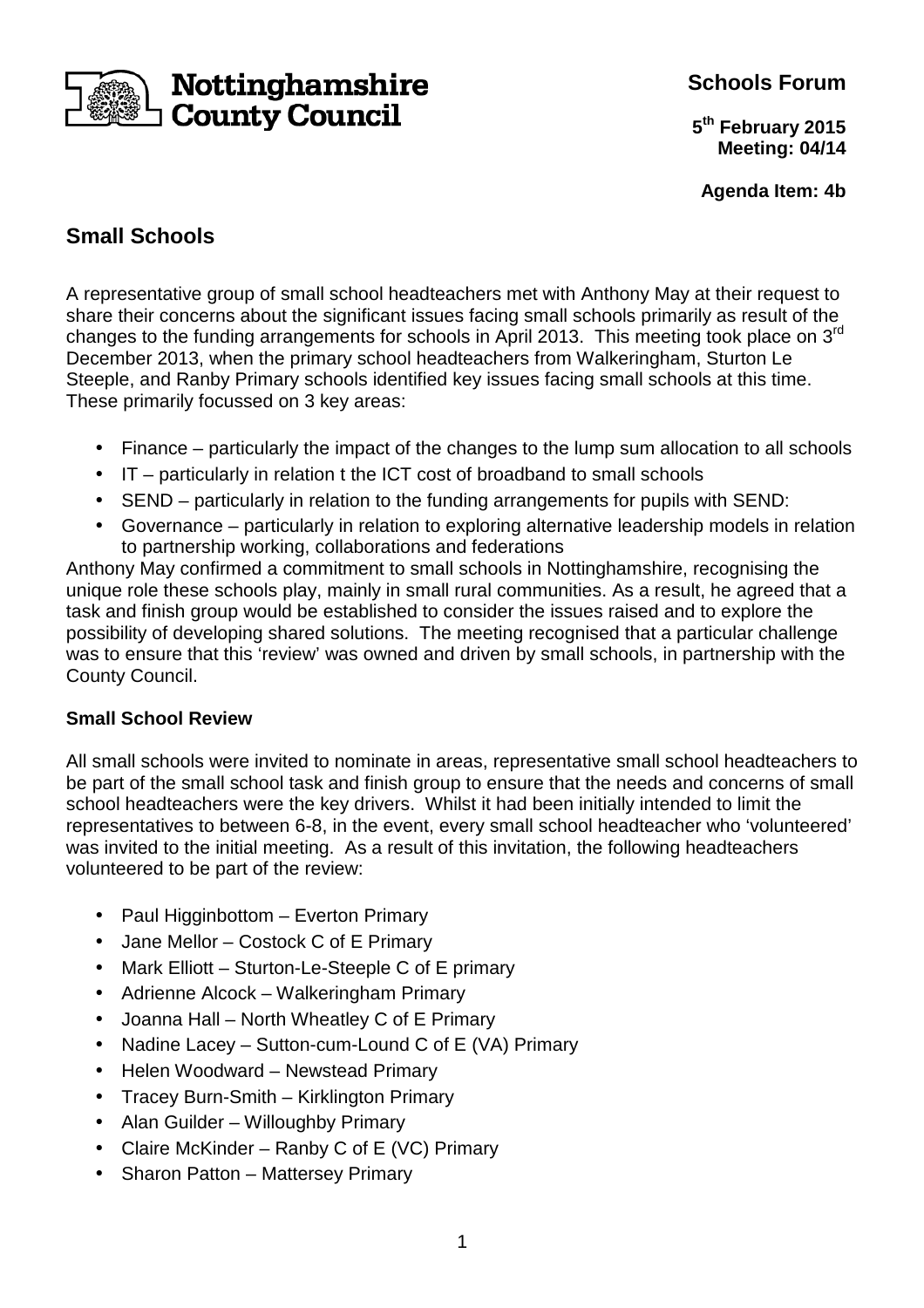- Kathryn Thompson Southwell Holy Trinity C of E  $(V?)$  Primary
- Andy Pullin St Peter's C of E  $(V?)$  Gringley on the hill
- Samantha Bradbury Halam Primary
- Elizabeth Moore Beckingham Primary

Representatives from the Church of England and RC Dioceses were also informed of the review and invited to participate.

Key NCC officers who supported the group included:

- Emma McGeown HR
- Andy Wilson HR
- Leonie Meikle Governing Body Services
- Jane Mansell Governing Body Services
- Adam Crevald ICT
- Steve Dennis ICT
- Charles Savage SEND Policy and Provision
- Pat Somerset Education Improvement Service
- Katie Adamson Finance
- Jayne Littlewood Place Planning and Admissions (review coordinator)
- Marion Clay Group Manager Support to Schools

Following an initial scoping meeting on  $27<sup>th</sup>$  February 2014, a series of focus groups met with relevant officers during March and April 2014 to explore in depth, the issues and concerns shared initially with Anthony May and subsequently expanded by the small school headteacher representative group at the February meeting. (Minutes of the focus group meetings are attached as appendices)

A feedback and reflection day took place on the 1<sup>st</sup> May 2014. This was attended by small schools and officers. to share and reflect on the information that had been discussed during the March/April focus group meetings. This day also offered the opportunity for the small school headteachers to prioritise those issues that were felt to pose the greatest challenge to small schools at this time.

# **Summary of Discussions of 1st May 2014**

## **Leadership, Governance and HR**

Key issues raised by the Leadership, Governance and HR focus groups were around:

- Financial implications and cost effectiveness of Executive headship role across small schools
- Strategies to prepare aspirant leaders/ support existing Executive headteachers in small schools
- Models of governance models to facilitate formal partnerships across small schools (federation, collaboration, amalgamation)
- Governing Bodies knowledge and understanding of the current challenges and opportunities available to deliver good and outstanding education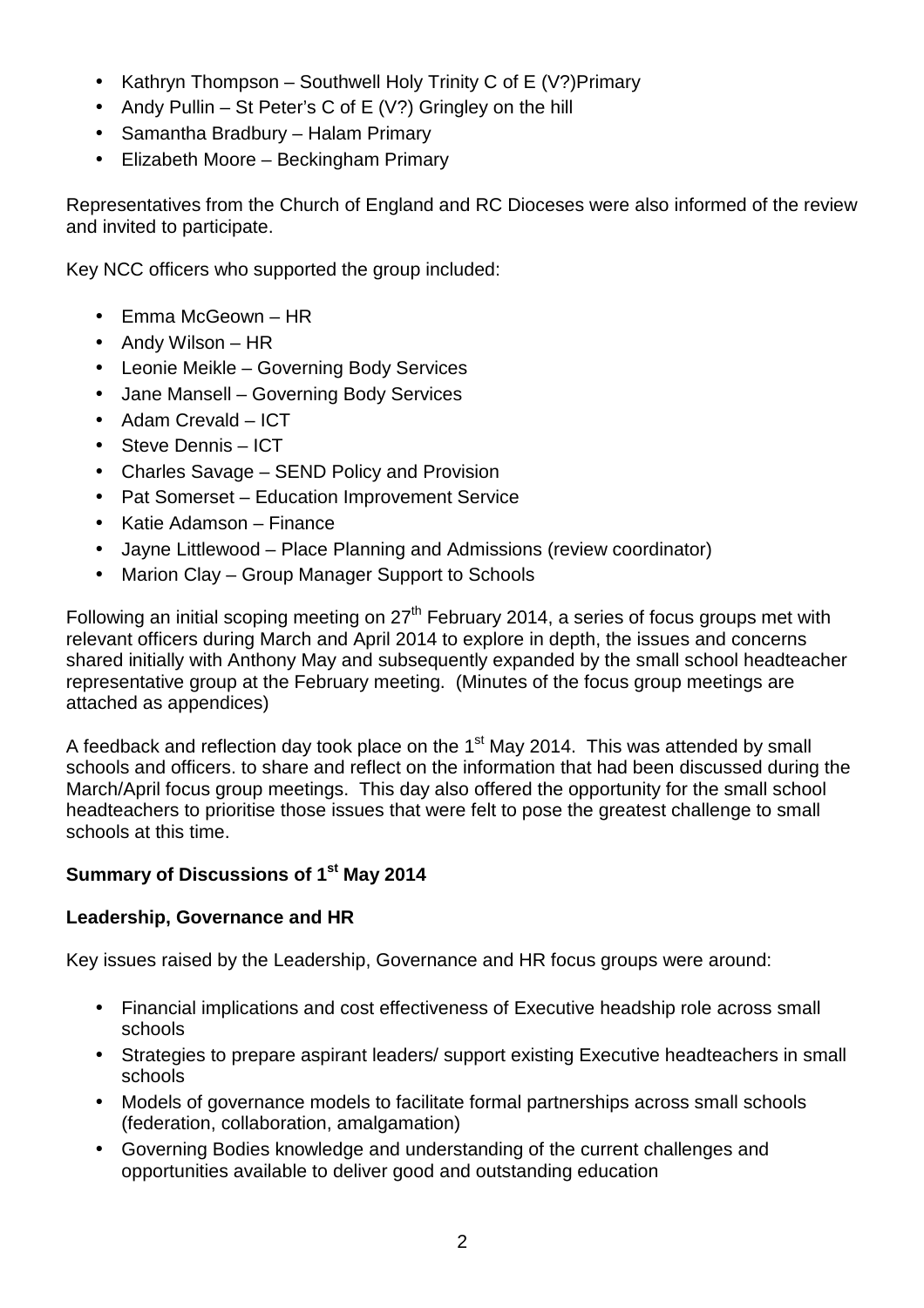Small schools headteachers are increasingly aware of the challenges of the current traditional leadership model of one headteacher in one small school. Their greatest concern is that, whilst they recognise the need for consideration of new governance arrangements as opportunities, some governing bodies perceived this as a threat to the existence of the small, village school.

Outstanding challenges faced by small schools in this area were identified and included:

- The understanding of some headteachers and staff that new ways of working in partnership and collaboration can be advantageous to the continued delivery of high quality education in a small community.
- The understanding of Governors that new leadership models can provide significant opportunities to enrich curricular provision and secure a sustainable future
- The need for a clear and unambiguous vision for small schools in Nottinghamshire provided at County Council level developed in partnership with small school communities.

## **Admissions and Place Planning (including Early Years Place Planning)**

Key issues raised by the PPA focus group were around

- Concerns by small schools in relation to their medium and long term viability
- Place Planning data, its interpretation and use.
- The need to clarify current funding streams to determine the sufficiency of school places as well as early years provision.

The geographical location of most small schools ensures that families living in villages can access a local school. In addition, it provides families, primarily living on the outskirts of larger conurbations, the opportunities to access a small school in preference to their larger catchment school. Almost all of the small schools have surplus places which contribute to the financial and educational provisional challenges. However, these small schools provide essential places, not only to catchment families but increasingly to out of catchment families, who are expressing a preference for a smaller setting. The increase in population across the county, as well as the expansion of rural housing developments, mean that small primary schools will continue to be an key part of the County Council's strategic place planning for statutory school and early years into the foreseeable future and beyond.

#### **Outstanding challenges faced by small schools**

- The need to develop the understanding of small school heads and governors of place planning data and projections.
- The need to address in the first instance, the impact of surplus places within their school.
- To consider the medium and long term implications on budget and quality of provision if there continues to be a challenge to balance the budget.

#### **SEND**

Key issues raised by the SEND focus groups were around: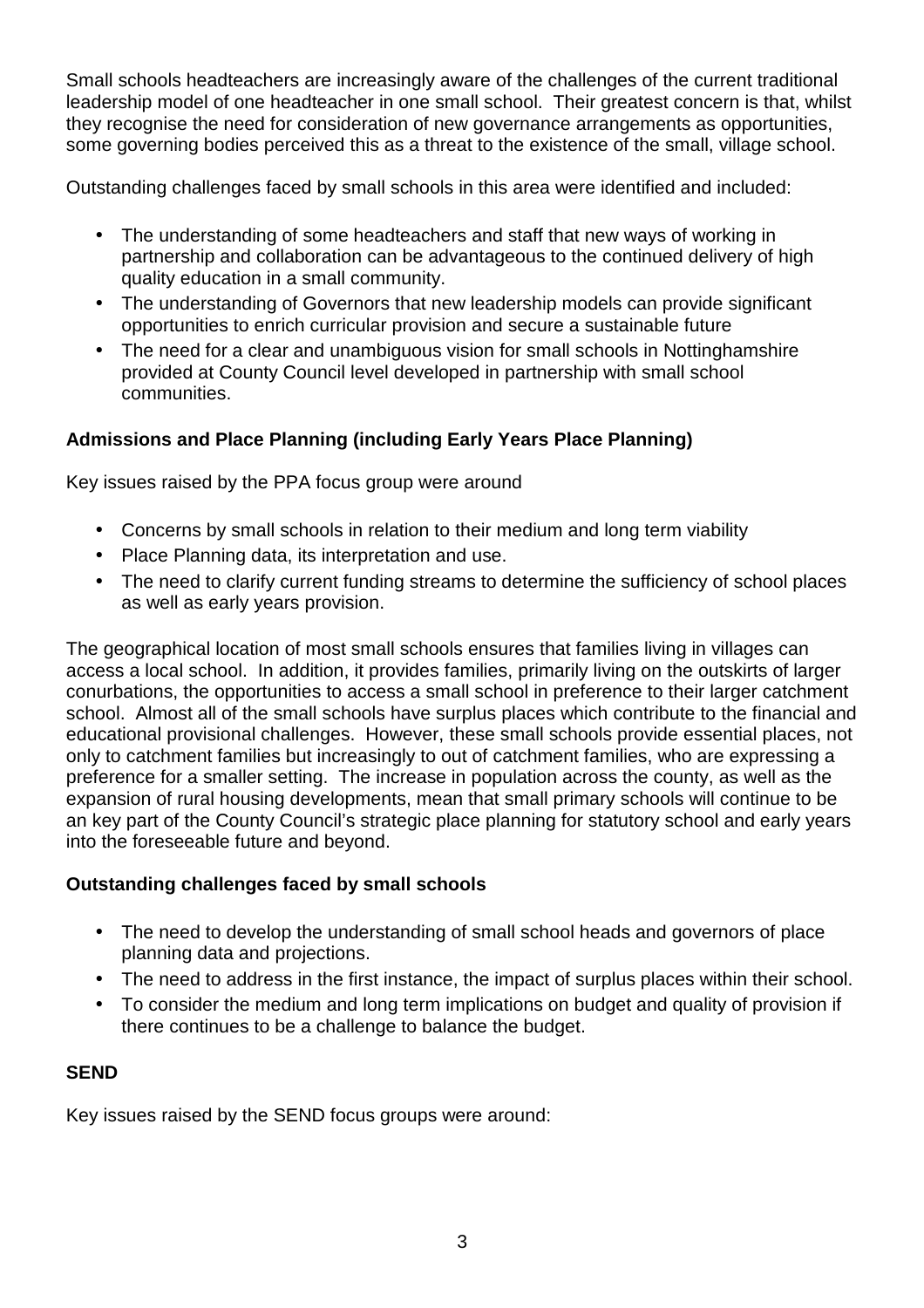- A perception that small schools have a disproportionate high number of SEND pupils in the context of national and local guidance that the school must evidence the spending of £6K before seeking additional family funding.
- The role of the SENCO and whether there was a possibility of a shared SENCO role across a group of small schools
- The use of AFN/HLN moneys and the possibility of family money to be used more flexibly in

This was a contentious area for the SEND focus group. This was driven by their view a small number can impact negatively on provision and resourcing within small cohorts and across the school. There was recognition that in particular, if SENCOs could be shared across schools, economies of scale could be achieved. It was the view that parents with needy children, unable to access special school provision were looking to small schools t provide tailored and personalised provision. Whilst skilled at meeting the needs of small and diverse cohorts, it is a challenge to provide adequately when faced with a small number of SEND admissions.

Outstanding challenges faced by small schools are:

- The diseconomies of scale faced by small schools who are expected to allocate £6K of funding to the provision of pupils with high needs, prior to any request being made for AFN or HLN funding
- The staffing implications particularly in regards to capacity, cover and employing high quality support staff for longer than 2 years
- How long it sometimes takes for a school to access additional funding (AFN/HLN), the consequence in some cases of having to take resources away from other children in order to cater for new children with complex needs.

## **Finance**

Key issues raised by the finance focus group were around:

- The lump sum allocation to all schools being the same as for small schools
- The implications on setting deficit budget as a strategic tool to support small school sustainability in relation to staffing and provision
- The DSG guidance to distribute funds on the basis of the October headcount

It was the view of the small school headteachers that they have not benefited sufficiently from other funding streams such as Pupil Premium, SEND Allocations and AWPU. As a result, their dependence on the lump allocation was higher than that of a larger primary or secondary school. In addition, there was a particular challenge as economies of scale could not easily be achieved within a small school setting. In addition, the impact of this limited budget militates against the negotiations of a deficit budget as their yearly budgets are entirely spent on the current staffing and provision within the school. The particular challenge around the once yearly headcount directing budget decisions cannot be addressed through a local solution as the current arrangements comply with national prescribed guidance.

Outstanding challenges faced by small school include

- Supply cover for teaching headteachers in small schools
- Pupils with additional needs including Pupil Premium and SEND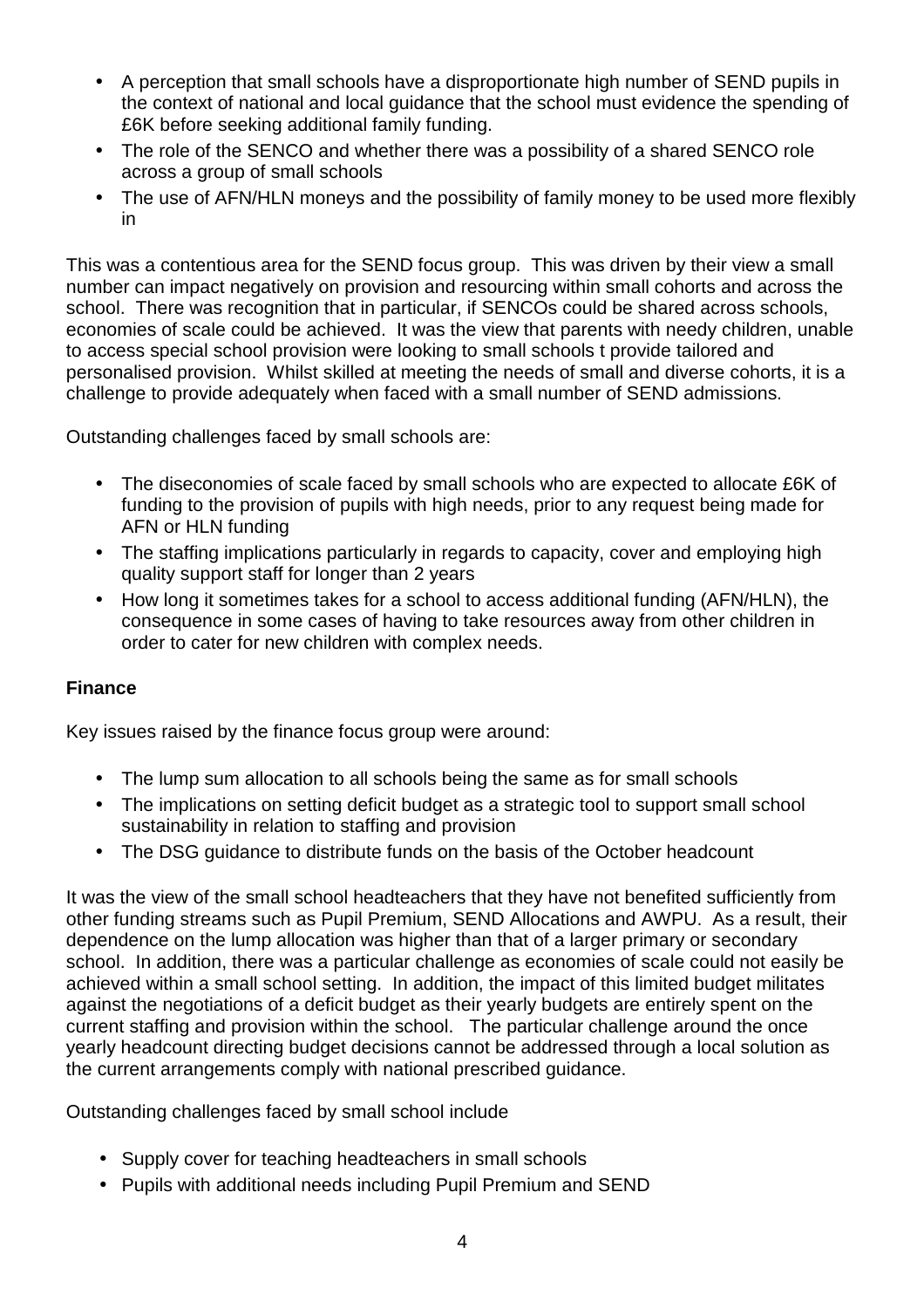• In year fluctuation in numbers e.g. movement of a sibling group of 3 cannot easily be absorbed by a small school

## **ICT Provision**

Key issues raised by the ICT focus group were around:

- The cost of broadband and the costing mechanisms by NCC sold service which has resulted in schools essentially paying the same almost regardless of size (£6K or £12K)
- The investigation by schools about the need to find more cost effective providers has been complicated by the existing partnership arrangements between NCC and BT
- Operational concerns around speed, high volume of signal failures resulting in no broadband provision for periods of time
- Inability of the service desk to provide tailored support to small schools seeking support

It was the view of the ICT focus group that the current delivery of broadband was neither cost effective nor reliable. The geographical remoteness of small schools has added a greater level of complexity to providing broadband connectivity which has been compounded by a perception that the NCC service desk has been unable to respond in a timely manner to problems and questions as they arise. The overriding issue has been a sense of injustice that the costing mechanism has not acknowledged the particular challenges of a small school budget.

## **Emerging Conclusion**

Within Nottinghamshire, small schools are highly valued and play a fundamental role in ensuring that every child has a school place. Effective small schools provide high quality personalised education, appropriate to the need of individual pupils.

Small school headteachers have accurately identified key challenges at this time. Finance, creates the most significant challenge because it impacts on the ability to:

- recruit high quality leaders and teachers.
- sustain effective provision for particularly vulnerable pupils,
- provide choice and flexibility in relation to curricular provision.

In addition small school headteachers have begun to recognise the impact of surplus places within their schools and the importance of place planning projection data which could support them to engage with the current challenges as well as informing leadership options that could secure a successful future for small school communities.

Out of these adverse challenges a unique opportunity is offered for governing bodies to think beyond 'traditional' school models to future proof educational provision in localities that are fit for purpose in the 21<sup>st</sup> Century. In order to achieve this, brave leadership will be necessary at all levels from elected members, strategic leadership and governing bodies along with a clear vision that can inform both policy and practice.

## **Key next step**

This paper is an adaptation of the summary paper sent to all small school headteachers who participated in the task and finish groups. A key action agreed is the need to ensure that Chairs